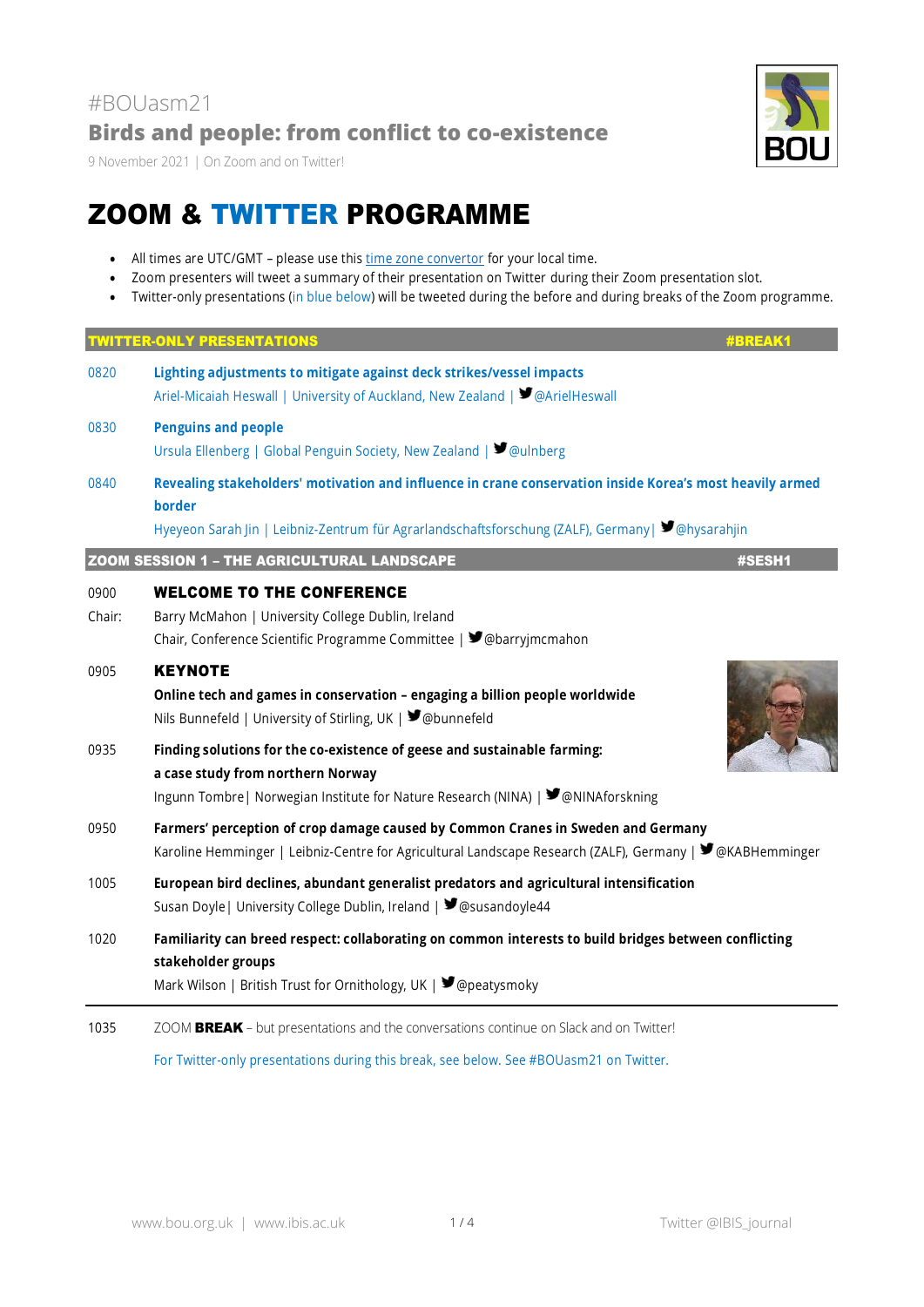# #BOUasm21 **Birds and people: from conflict to co-existence**

9 November 2021 | On Zoom and on Twitter!

# TWITTER-ONLY PRESENTATIONS #BREAK2 1035 **Tracking Eurasian Oystercatcher movements to enhance bird food modelling and shellfisheries management** Gary Clewley | British Trust for Ornithology, UK |  $\blacktriangleright$  @gary\_clewley 1045 **How common ravens exploit anthropogenic food sources through time and space in a semi-transformed, alpine environment** Varalika Jain | University of Cape Town, South Africa | ■ @JainVaralika 1055 **Feeding and fighting gulls in a post-nature The Hague** Herre de Bondt | University of Roehampton, UK | ■ @HerreBondt **ZOOM SESSION 2 – HUNTING #SESH2** Chair: Julliette Young | National Research Institute for Agriculture, Food and the Environment, France 1100 KEYNOTE **Just the tip of the iceberg? Looking beneath disputes to understand conflicts over raptors and driven grouse shooting** Isla Hodgson | University of Stirling, UK | ■ @Isla\_Dawn 1130 **Improving hunting regulations for the conservation of the European Turtle Dove in Spain** Lara Moreno | Instituto de Investigación en Recursos Cinegéticos, Spain |  $\blacktriangleright$  @lara\_turtur 1145 **Large-scale correlations between gamebird release and management and biodiversity metrics in lowland UK** Io Madden | University of Exeter, UK | ■ @pec\_exeter **ZOOM SESSION 3 – HUMAN INFRASTRUCTURE** #SESH3 Chair: Julliette Young | National Research Institute for Agriculture, Food and the Environment, France 1200 **Uncharted waters: managing conflict between development and conservation when outcomes are uncertain**  Aly McCluskie | RSPB Centre for Conservation Science, UK | ■ @RSPBScience 1215 **Searching for the fundamental causes of bird-vehicle collisions: sensory ecology, antipredator behavior, and evolution** Travis L. DeVault | University of Georgia, US |  $\blacktriangleright$  @travis\_devault 1230 **Environmental impact assessments should consider the international connectivity of birds: a case-study of the Tagus airport**  Mo Verhoeven | RSPB Centre for Conservation Science, UK | ■ @RSPBScience

1245 ZOOM BREAK – but presentations and the conversations continue on Slack and on Twitter!

For Twitter-only presentations during this break, see below. See #BOUasm21 on Twitter.

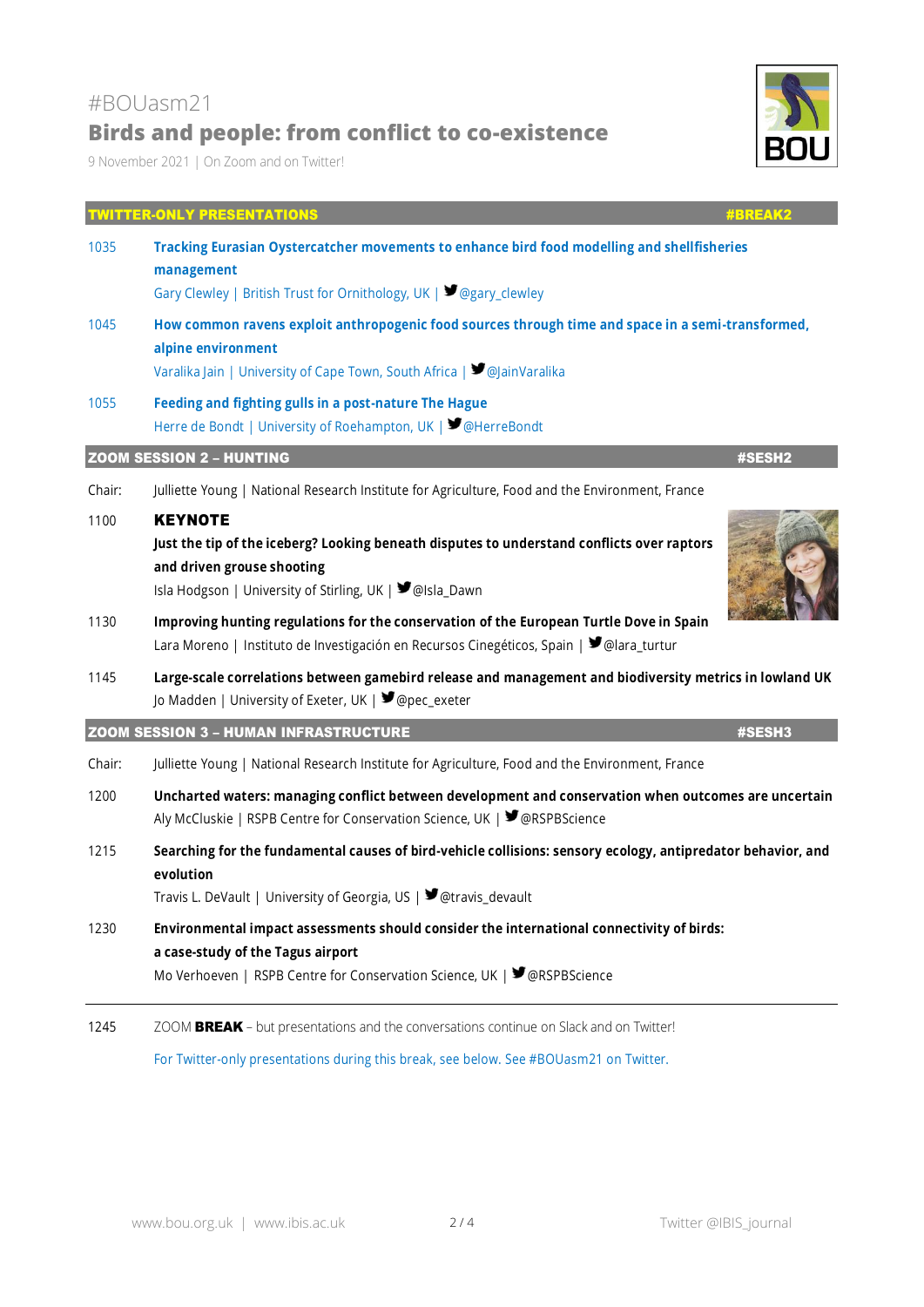# Nishant Kumar | University of Oxford, UK |  $\blacktriangledown_{\textcircled{a}}$  NishantK 1255 **Recreational fireworks festivals reduce the juvenile productivity of an avian urban bioindicator**

Edgar Bernat-Ponce | ICBiBE, University of Valencia, Spain | ■ @edberpon

**Birds and people: from conflict to co-existence**

- 1305 **Raptor research during the COVID-19 pandemic provides invaluable opportunities for conservation biology** Petra Sumasgutner | University of Vienna / Konrad Lorenz Research Center, Austria |  $\blacktriangledown$  @urbanraptors
- 1315 **Unpacking a conservation debate to reveal stakeholder discourse coalitions and discourse polarisation** Filippo Marino | University of Exeter, UK | ■ @Filippo\_Marino

TWITTER-ONLY PRESENTATIONS #BREAK3

- 1325 **Do people create an ecological trap in Northern Goshawks?** Katherine August | University of Aberdeen, UK | ■ @katieaugust15
- 1335 **Opportunistic feeding of Kelp gulls associated to urban centres: a case study in inland environment of Argentine Patagonia**

Natalia Gimena Rosciano | Instituto Nacional De Investigaciones en Biodiversidad y Medio Ambiente - INIBIOMA-UnComa-CONICET, Argentina |  $\blacktriangleright$  @penguin\_nati

#### ZOOM SESSION 4 – INVASIVES #SESH4

Chair: Bea Arroyo Lopez | Instituto de Investigación en Recursos Cinegéticos/Consejo Superior de Investigaciones Científicas, Spain

#### 1345 KEYNOTE

#BOUasm21

9 November 2021 | On Zoom and on Twitter!

**development**

**Challenges facing invasive birds: from scientific problems to public acceptance** Martina Carrete | Universidad Pablo de Olavide, Spain

#### 1415 **Shift in the public opinion about a charismatic invasive parakeet species throughout time**

Jose Luis Postigo | Universidad de Malaga/ Museo de Ciencias Naturales de Barcelona, Spain | @Postigo\_Jose\_L

#### **ZOOM SESSION 5 – AVIAN MANAGEMENT #SESH5**

- Chair: Bea Arroyo Lopez | Instituto de Investigación en Recursos Cinegéticos/Consejo Superior de Investigaciones Científicas, Spain
- 1430 **Killing with kindness: does widespread provisioning of birds help or hinder bird diversity?**  Jack Shutt | Manchester Metropolitan University, UK | @JackShutt8
- 1445 **Thoughts on storks: White Stork reintroduction and potential to reconnect people with a wilder Britain**  Rachel White | University of Brighton, UK |  $\blacktriangleright$  @Rach\_L\_White
- 1500 **Media coverage of the European Turtle Dove decline and associated conflicts in Spain** Miguel Delibes-Mateos | IESA-CSIC, Spain | ■ @DelibesMateos





1245 **"Feeding two birds with one scone": tropical-cities can simultaneously support conservation and**